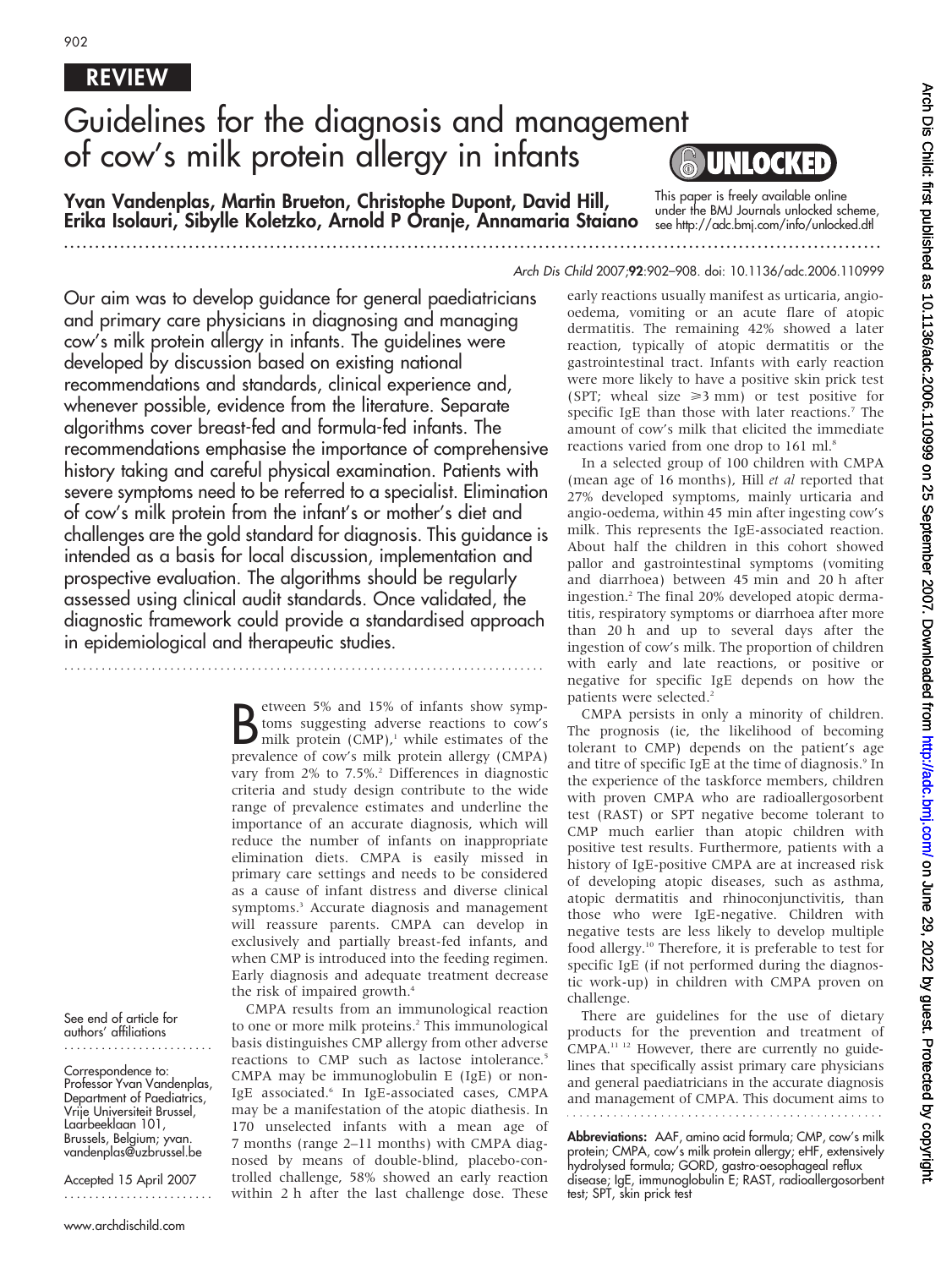meet this need. However, these recommendations may need adaptation to reflect local situations and, because they are not evidence based, need to be prospectively validated and revised in the future. Despite these caveats, the authors believe application of these recommendations will improve the diagnostic and therapeutic skills of physicians in primary care.

The corresponding author recruited a task force to develop an algorithm for the diagnosis and treatment of CMPA. SHS/ Nutricia donated a grant to enable the authors to meet and discuss the development of the algorithms. The recommendations developed were based on existing national recommendations and standards, present in Germany,<sup>13</sup> the Netherlands<sup>14</sup> and Finland,<sup>15</sup> and personal experience of the authors. The manuscript is based on a consensus that was reached following a review of the literature and whenever possible evidence-based data were used to strengthen the proposals. Separate algorithms were developed for breast-fed and formula-fed infants.

# EVALUATION OF AN INFANT WITH SUSPECTED CMPA

A comprehensive history (including a family history of atopy) and careful physical examination form the foundation of both algorithms. The risk of atopy increases if a parent or sibling has atopic disease (20–40% and 25–35%, respectively), and is higher still if both parents are atopic  $(40-60\%)$ .<sup>16</sup> In comparison to cow's milk formula-fed infants, exclusive breast feeding during the first 4–6 months of life reduces the risk for CMPA and most severe allergic manifestations during early infancy.<sup>17</sup> The distinction between breast-fed (fig 1) and formula-fed infants (fig 2) reflects the importance of ensuring an adequate duration of breast feeding. Management principles also differ. The management of breast-fed infants depends on reducing the maternal allergen load and strict avoidance of CMP in supplementary feeding. It is recommended that exclusive or partial breast feeding is continued, unless alarm symptoms (table 1) require a different management.<sup>18</sup> The earlier CMPA develops, the greater the risk of growth retardation.<sup>19</sup>

Unfortunately, there is not one symptom that is pathognomonic for CMPA. The most frequent symptoms of CMPA are listed in table 2. The timing and pattern of these symptoms aid the differential diagnosis. Symptoms of CMPA occur often, but not always, within the first weeks after the introduction of CMP. Many children with CMPA develop symptoms in at least two of the following organ systems: gastrointestinal (50–60%), skin (50–60%) and respiratory tract (20–30%).<sup>1</sup> The symptoms associated with CMPA can range from mild to moderate to severe, although this stratification is by its nature subjective. In this guidance, symptoms that put the child at an immediate life-threatening risk (such as anaphylaxis or laryngeal oedema) or may interfere with the child's normal development (such as ''failure to thrive'' or ''growth faltering'') differentiate severe from mild-to-moderate CMPA.

Differential diagnoses include, among others: metabolic disorders, anatomical abnormalities, coeliac disease and other (rare) enteropathies, pancreatic insufficiency (such as in cystic fibrosis), non-immunological adverse reactions to food (such as fructose malabsorption or secondary lactose intolerance, mostly with an onset in older children), allergic reactions to other food allergens (such as hen's eggs, soy, wheat, etc) or other substances (such as animal dander, moulds, dust), malignancy, and infections (particularly gastrointestinal and urinary tract infections) and sepsis. A role for allergy in recurrent otitis media has been heavily discussed in some of the literature.<sup>20 21</sup>

The clinician should also assess whether the child suffers from concurrent conditions. For example, 15–21% of children with suggested or proven gastro-oesophageal reflux disease (GORD) or CMPA suffer from both conditions. Furthermore, 16–42% of children with a history of GORD show signs or symptoms of CMPA.<sup>22</sup> CMPA has also been related to infantile colic. However, colic has numerous aetiologies which should be considered during the differential diagnosis. However, there is a subgroup of about 10% of colicky formula-fed infants in whom the colic episodes are a manifestation of CMPA.<sup>23</sup>

While in some young infants there is a strong association between atopic dermatitis and CMPA, many cases of atopic dermatitis are not related. The strength of the association depends on the age and severity of the atopic dermatitis: the younger the infant and/or the more severe the atopic dermatitis, the stronger the association.<sup>18</sup>

Reactions to other foods, especially egg and soy, but also wheat, fish, peanut and other foods depending on the regional dietary intake, may occur in combination with CMPA.<sup>24</sup> Therefore, complementary feeding and, preferentially, all supplementary feeding should be avoided during the diagnostic elimination diet.

## ALGORITHM FOR THE DIAGNOSIS AND MANAGEMENT OF CMPA IN EXCLUSIVELY BREAST-FED INFANTS

Breast feeding is the gold standard for milk feeding in infant nutrition and is recommended exclusively for the first 4 months of life at least.25 The incidence of CMPA is lower in exclusively breast-fed infants compared to formula-fed or mixed-fed infants. Indeed, only about 0.5% of exclusively breast-fed infants show reproducible clinical reactions to CMP and most of these are mild to moderate. This might be related to the fact that the level of CMP present in breast milk is 100 000 times lower than that in cow's milk.<sup>26</sup> In addition, immunomodulators present in breast milk and differences in the gut flora in breast-fed and formula-fed infants may contribute to the prevalence of CMPA in breast-fed compared to formula-fed infants. The most frequent symptoms of CMPA in exclusively breast-fed babies are listed in table 2 and include general dermatological and gastrointestinal manifestations.

Severe forms of CMPA (table 1) are very rare in exclusively breast-fed infants. The occasional cases that occur are usually severe atopic dermatitis with protein losses and failure to thrive. Other rare conditions suggesting severe CMPA include anaemia due to colitis with rectal bleeding and protein-losing enteropathy. In these cases, introducing CMP into the infant's diet (eg, supplementary feeding) may exacerbate the symptoms. Cases with alarm symptoms should be referred to a paediatric specialist for further diagnostic work-up and management. In these infants, diagnoses other than CMPA are much more likely, and identifying the correct diagnosis should not be delayed.

Breast feeding should be promoted for the primary prevention of allergy, but breast-fed infants with proven CMPA should be treated by allergen avoidance.<sup>18</sup> There is evidence that food proteins from milk, egg, peanut and wheat are excreted in breast milk and may cause adverse reactions during exclusive breast feeding in sensitised infants. Due to the many benefits of breast feeding to the infant and the mother, clinicians should advise mothers to continue breast feeding but avoid the causal foods in their own diet. Egg avoidance studies indicate the foetus may be exposed to maternally-derived egg antigens despite maternal dietary avoidance measures.<sup>27</sup> In infants with atopic dermatitis, the risk of being sensitised to milk was four times higher, and to egg eight times higher, than in infants without atopic dermatitis.<sup>28</sup> Age at first introduction of solid food and diversity of solid food showed no effect on atopic dermatitis incidence.<sup>28</sup> However, there are no data on additional systematic elimination of hen's egg in symptomatic infants.

Therefore, as fig 1 shows, if the infant develops symptoms of allergy, a maternal exclusion diet avoiding food containing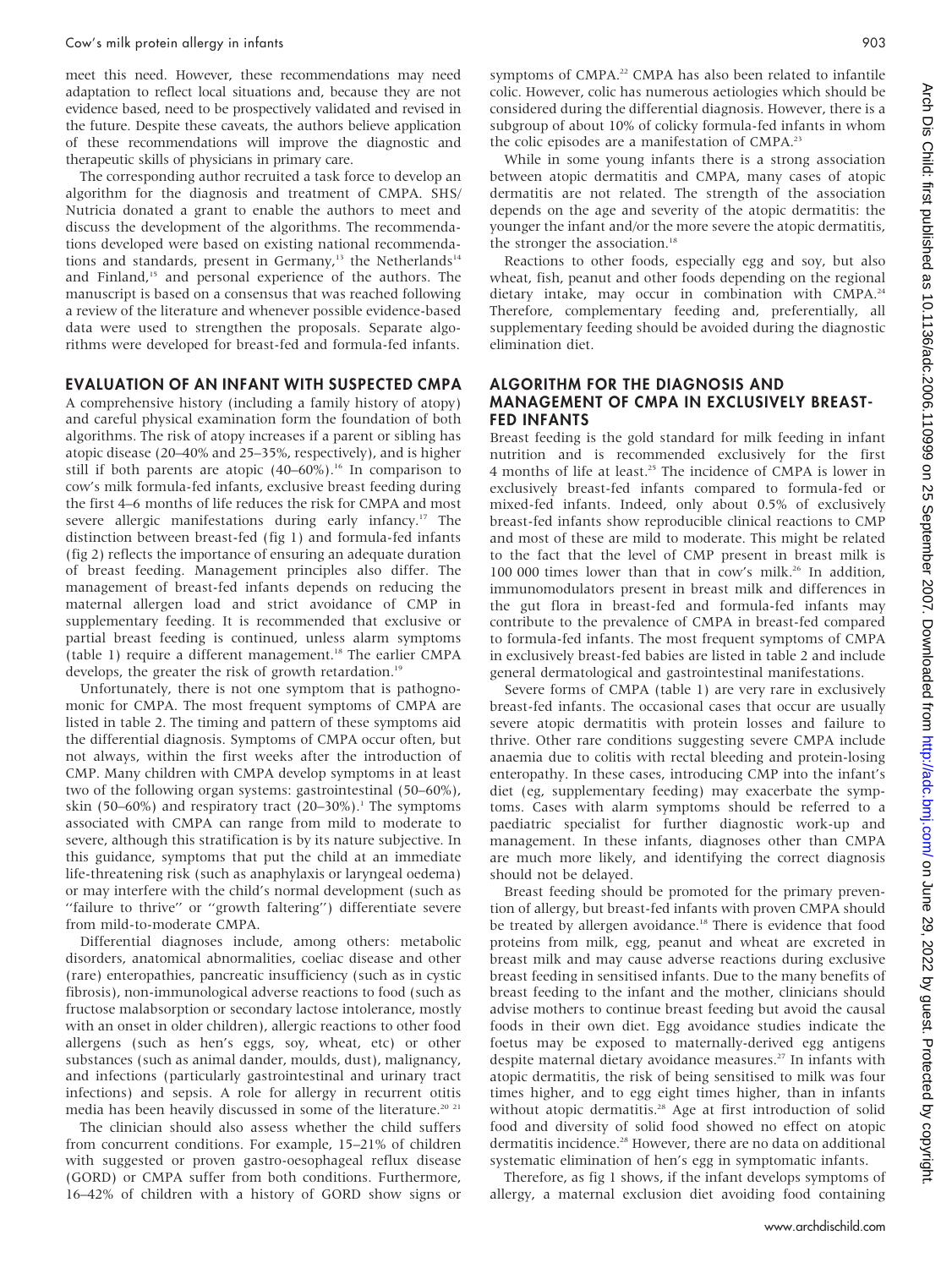

Figure 1 Algorithm for the diagnosis and management of cow's milk protein allergy (CMPA) in exclusively breast-fed infants. eHF, extensively hydrolysed formula.

CMP and hen's eggs is advised by the task force although the evidence for CMP is more exhaustive than for hen's egg. In a subgroup of children with severe atopic dermatitis, peanut could as well be eliminated from the mother's diet since peanut allergy is more likely in children with atopic dermatitis. When deciding which foods with a high allergenic potential to suggest avoiding (hen's eggs rather than, for example, wheat and fish), the taskforce considered evidence that in most geographical regions egg proteins are the most common cause of allergy after CMPA in infants and young children. The evidence that peanut allergy can cause severe symptoms has been well established, but not in exclusively breast-fed infants. In contrast to milk and egg, peanut consumption is common in only parts of the world such as the USA, UK and some other European countries. In primary prevention, which is not the topic of this manuscript, it has been shown that peanut is secreted into breast milk following maternal ingestion.<sup>29</sup> Since peanuts are not an essential nutritional part of a normal diversified diet, they are easy to avoid, and since infant sensitisation through breast feeding has been suggested, the task force suggests eliminating peanut as well from the mother's diet (although the evidence for peanut is much weaker than for cow's milk and egg). The task force recognised the difficulties in implementing such widespread dietary recommendations. Further studies are required to test the feasibility of such programmes and whether they are effective if implemented on a large scale.

Furthermore, a diet that also excludes fish, wheat and other gluten-containing grain products is very demanding for the mother and may increase the mother's risk of consuming an unbalanced diet. Therefore, the relative risk associated with an extensive, first-line exclusion diet may be greater than the potential benefit. In a secondary approach, the additional elimination of wheat and fish will require the advice of an experienced dietician in order to ensure that an adequate nutritional intake is maintained. If the mother has a certain suspicion that another food elicits the symptoms in her child, the elimination diet should be adapted accordingly. In some very rare cases, such as in infants with severe atopic dermatitis with impaired growth, breast feeding should be stopped.<sup>18</sup> However, the authors strongly propose that these infants should be referred to a specialist before breast feeding is discontinued.

The elimination diet should be continued for a minimum of at least 2 weeks, and up to 4 weeks in cases of atopic dermatitis or allergic colitis. The mother will require calcium supplements (1000 mg per day divided into several doses) during the elimination diet. If the elimination diet fails to improve the symptoms, the mother should resume her normal diet and a referral to a specialist should be considered, depending on the type and severity of the infant's symptoms.

If symptoms improve substantially or disappear during the elimination diet, one food per week can be reintroduced to the mother's diet. If symptoms do not re-appear on reintroduction of a particular food to the mother's diet, the elimination of that specific food can be discontinued.

If symptoms re-appear, the food responsible should be eliminated from the mother's diet as long as she is breast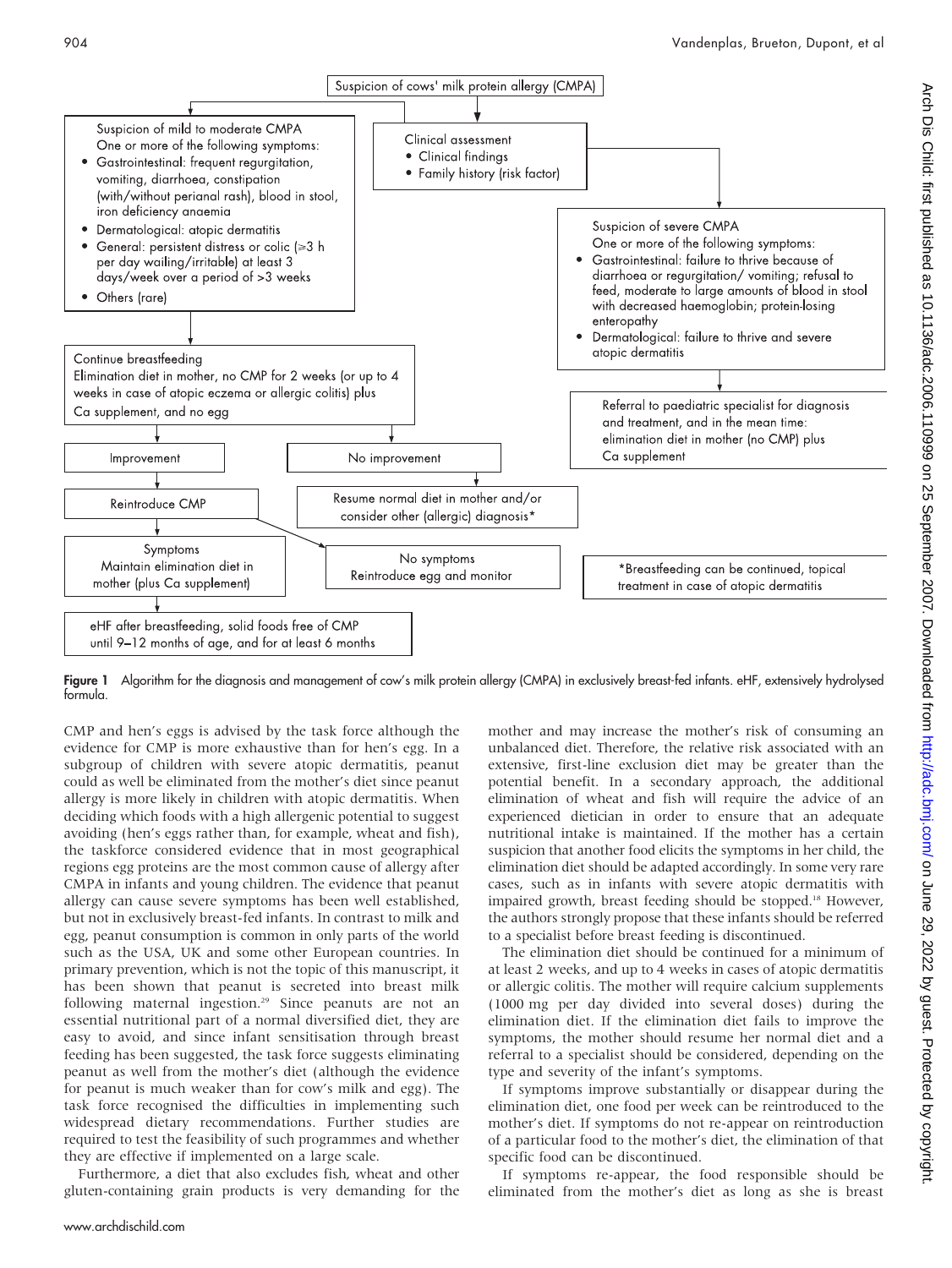

Figure 2 Algorithm for the diagnosis and management of cow's milk protein allergy (CMPA) in formula-fed infants.

feeding. If solid foods are introduced into the infant's diet, care should be taken to ensure solids are free from the food proteins that the infant is allergic to. If CMP is the responsible allergen, the mother should continue to receive calcium supplementation during the elimination diet. If the mother is on a CMPelimination diet for a long period, appropriate nutritional counselling is required. When the mother wants to wean her infant, the child should receive an extensively hydrolysed formula (eHF) with demonstrated clinical efficacy.

# ALGORITHM FOR THE DIAGNOSIS AND MANAGEMENT OF CMPA IN FORMULA-FED INFANTS

Patients with life-threatening, particularly respiratory symptoms or anaphylaxis, conditions need to be referred immediately to an emergency department experienced in the treatment of this condition. In all the other situations, the initial step in the diagnostic work-up for CMPA is clinical assessment accompanied by history taking, including establishing whether there is a family history of atopic disease (fig 2).

The algorithm differs according to the severity of symptoms (fig 2). If the infant does not present alarm symptoms (as listed in table 1), the case is considered as mild-to-moderate suspected CMPA, and a diagnostic elimination diet should be initiated. Infants presenting with symptoms such as angiooedema of lips and/or eyes, urticaria and immediate vomiting are likely to have IgE-mediated allergy. In the case of IgEmediated allergy, improvement (and normalisation) offers a safety net before challenge. A positive SPT increases the

likelihood of a positive food challenge but not the severity of the reaction. In the study from Celik-Bilgili and coworkers, 60% of the patients with a RAST class 1, 50% in class 2, 30% in class 3 and even 20% in class 4 had a negative food challenge.<sup>30</sup>

# DIAGNOSTIC WORK-UP IN SYMPTOMATIC INFANTS WITH NO ALARM SYMPTOMS (MILD-TO-MODERATE MANIFESTATIONS)

In a case of suspected mild-to-moderate CMPA, CMP elimination should start with a therapeutic formula for CMPA. The guidelines define a therapeutic formula as one that is tolerated by at least 90% (with 95% confidence) of CMPA infants.<sup>31</sup> These criteria are met by some eHFs based on whey, casein or another protein source, and by amino acid-based formulae (AAF). Preferentially, all supplementary food should be stopped during the diagnostic elimination diet. If this is not possible in infants beyond 6 months, only a few supplementary foods should be allowed with dietary counselling. Nevertheless, the diet should not contain CMP or hen's eggs, soy protein or peanut. Referral to a paediatric specialist and dietary counselling may be needed for patients who do not improve. In such cases, further elimination of other allergenic proteins such as fish and wheat may be appropriate. In most cases, the therapeutic elimination diet should be given for at least 2 weeks, although this may need to be increased to up to 4 weeks in gastrointestinal manifestations and atopic dermatitis before deciding that the intervention has failed.

eHFs that meet the definition of a therapeutic formula are the first choice. An AAF is indicated: if the child refuses to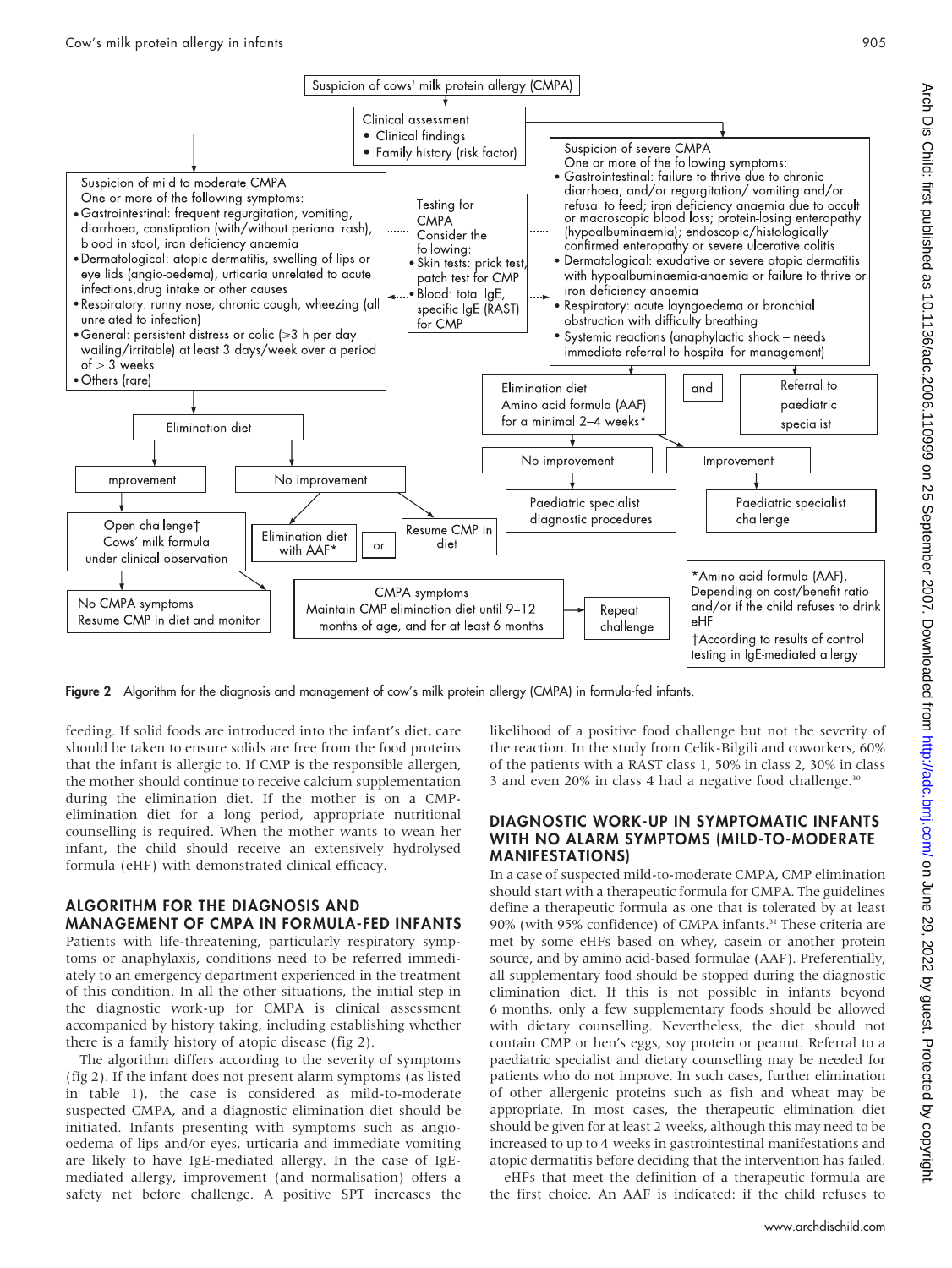Table 1 Alarm symptoms and findings (can be found alone or in combination with items listed in table 2), indicating severe CMPA as the possible cause

| Organ involvement        | <b>Symptoms and findings</b>                                                                                                                               |
|--------------------------|------------------------------------------------------------------------------------------------------------------------------------------------------------|
| Gastrointestinal tract   | Failure to thrive due to chronic diarrhoea<br>and/or refusal to feed and/or vomiting<br>Iron deficiency anaemia due to occult or<br>macroscopic blood loss |
|                          | Hypoalbuminaemia                                                                                                                                           |
|                          | Endoscopic/histologically confirmed                                                                                                                        |
|                          | enteropathy or severe colitis                                                                                                                              |
| Skin                     | Exudative or severe atopic dermatitis with<br>hypoalbuminaemia or failure to thrive or<br>iron deficiency anaemia                                          |
| Respiratory tract        | Acute laryngoedema or bronchial                                                                                                                            |
| (unrelated to infection) | obstruction with difficulty breathing                                                                                                                      |
| General                  | Anaphylaxis                                                                                                                                                |

drink the eHF, but accepts the AAF (eHF has a more bitter taste than AAF), if the symptoms do not improve on the eHF after 2– 4 weeks, or if the cost–benefit ratio favours the AAF over the eHF. The cost–benefit ratio of AAF versus eHF is difficult to elaborate in this global overview since health care cost differs substantially from country to country, as does the cost of the eHF and the AAF, which in some countries is (partially) reimbursed by national or private health insurance. The risk of failure of eHF is up to 10% of children with CMPA.<sup>4</sup> In the latter case, clinicians should refer to a specialist for further diagnostic work-up.

Children may react to residual allergens in eHF, which may be one reason for the failure. The residual allergens in eHFs seem to be more likely to produce gastrointestinal and other non-IgEassociated manifestations compared to AAFs.<sup>4 6 32</sup> However, IgErelated reactions have also been reported with eHF.<sup>6</sup> In such cases, clinicians should consider an AAF which has been proven to be safe and nutritionally adequate to promote weight gain and growth.4 6 In some situations, the infant may be initially switched to an AAF, especially if they experience multiple food allergies, specific gastrointestinal manifestations or both. In these instances, the potential benefits of an AAF may outweigh its higher cost. If symptoms do not disappear on the AAF, another diagnosis should be considered.

### The role of in vitro and in vivo testing for CMPA

None of the available diagnostic tests prove or disprove that the child suffers from CMPA.<sup>8</sup> Because of these limitations, allergen

| Organ involvement        | <b>Symptoms</b>                                       |
|--------------------------|-------------------------------------------------------|
| Gastrointestinal tract   | Frequent regurgitation                                |
|                          | Vomiting                                              |
|                          | Diarrhoea                                             |
|                          | Constipation (with/without perianal rash)             |
|                          | Blood in stool                                        |
|                          | Iron deficiency anaemia                               |
| Skin                     | Atopic dermatitis                                     |
|                          | Swelling of lips or eye lids (angio-oedema)           |
|                          | Urticaria unrelated to acute infections, drug         |
|                          | intake or other causes                                |
| Respiratory tract        | Runny nose (otitis media) <sup>20</sup> <sup>21</sup> |
| (unrelated to infection) | Chronic cough                                         |
|                          | Wheezing                                              |
| General                  | Persistent distress or colic (wailing/irritable       |
|                          | for $\geq 3$ h per day) at least 3 days/week          |
|                          | over a period of $>3$ weeks                           |

elimination diets and challenge procedures remain the gold standard for the diagnosis of mild-to-moderate CMPA in formula-fed infants. Clinicians can consider performing SPT (with fresh cow's milk or whole CMP extracts<sup>33</sup>) or determining specific IgE against whole milk or single individual CMPs. SPTs with fresh cow's milk resulted in larger wheal diameters than with commercial extracts, although the difference was not significant.<sup>33</sup> Conversely, wheal diameters were significantly larger with fresh foods for the other food allergens.<sup>33</sup> The overall concordance between a positive prick test and positive challenge was 58.8% with commercial extracts and 91.7% with fresh foods.<sup>33</sup> These results indicate that fresh foods may be more effective for detecting sensitivity to food allergens. Fresh foods should be used for primary testing for egg, peanut and cow's milk sensitivity.33

The results of these tests may guide optimal management: SPTs and RAST are especially helpful in predicting the prognosis and the time interval until the next challenge. Infants with negative RAST and/or SPT at time of diagnosis become tolerant to the offending protein at a much younger age than those with positive reactions. In addition, a negative SPT and RAST result reduces the risk of a severe acute reaction during challenge. On the other hand, infants presenting with early-onset symptoms such as angio-oedema or swelling of the lips and/or eyelids, urticaria and immediate vomiting are likely to have IgE-mediated allergy. If these infants have a SPT with a reaction with a large diameter  $(>7$  mm) or very high titres in the RAST test, the likelihood is over 90% that the child will have a positive food challenge.<sup>30</sup> In these highly atopic infants, the confirmatory CMP challenge can be postponed until the child shows a reduced reaction in the tests for CMP-specific IgE. However, an open challenge under medical supervision can be performed after taking a complete history in infants with mild-to-moderate reactions without any prior blood sampling or SPTs.

Patch testing in the investigation of CMPA is still a subject of on-going research and can aid the diagnosis of non-IgEassociated reactions. Patch tests may contribute to the diagnosis of food allergy, even when SPT and RAST were negative.<sup>34</sup> However, the patch test method needs to be standardised.

### Diagnostic challenge procedures

If the symptoms substantially improve or disappear after 2– 4 weeks on an elimination diet, an open challenge with a formula based on whole CMP should be performed. While the challenge needs to be performed under medical supervision, the test can be done, in most cases, in non-hospital settings.<sup>35</sup> Primary care physicians should be aware that the severity of a past reaction might not predict the severity of a challenge reaction, particularly after a period of dietary exclusion.<sup>36 37</sup> Previous mild reactions may be followed by anaphylactic reactions in some infants with CMPA. For this reason, open challenges should preferentially be performed in a setting where safety facilities (eg, resuscitation) are available. Mild-tomoderate reactions clearly exclude infants with severe reactions in their medical history, such as systemic anaphylactic symptoms, respiratory symptoms with breathing problems, and severe enteropathy with failure to thrive. In these cases of severe manifestations, the challenge should be performed according to the protocol of the hospital, with or without an intravenous line, in a setting that offers experience of immediate adequate treatment. Infants with severe manifestations can be followed with SPT or specific IgE measurements, and if these are supportive of the diagnosis, a strict exclusion diet should be maintained until a resolution or improvement of the allergy tests occurs. In a case of previous anaphylaxis, a challenge is contraindicated unless SPTs and/or specific IgE measurement show improvement. In these cases, the challenge should always be performed in a hospital setting.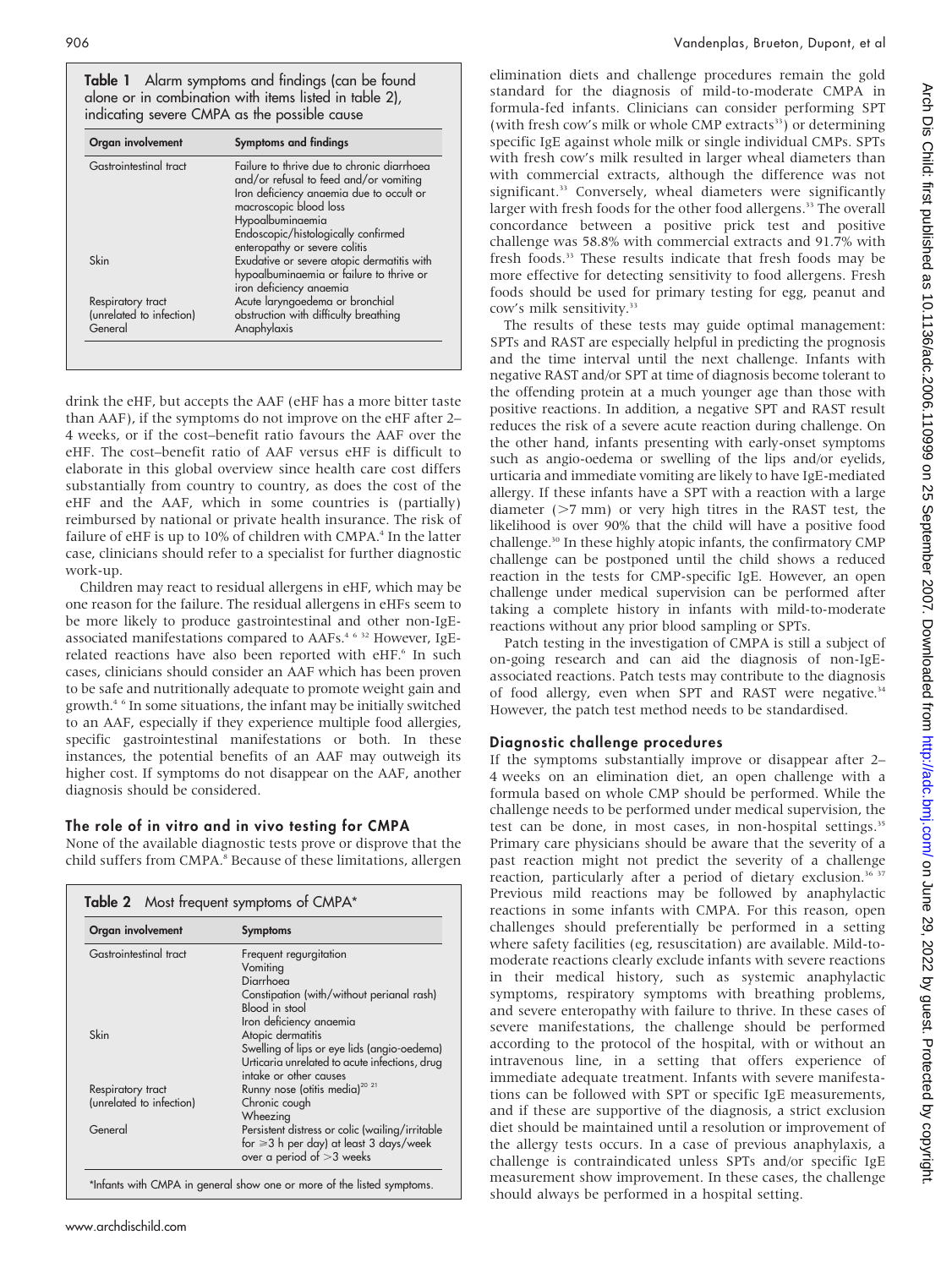#### Cow's milk protein allergy in infants 907

During oral provocation the dose of formula should be titrated as follows. After a physical examination of the undressed infant, with inspection of the skin, a drop of the formula is put on the lips. If no reaction occurs after 15 min, the formula is given orally and the dose is increased stepwise (0.5, 1.0, 3.0, 10, 30, 50 to 100 ml) every 30 min. Thereafter, the infant is observed for 2 h and examined for cutaneous and respiratory reactions before going home. If no reaction occurs, the child should receive at least 250 ml of cow's milk-based formula each day for the next week and the parents told to observe the child for late reactions.

#### Positive challenge: CMPA confirmed

If symptoms of CMPA re-appear, the suspected diagnosis of CMPA is confirmed and the infant should be maintained on an elimination diet using eHF or AAF until the child is between 9 and 12 months of age, but for at least 6 months, whichever occurs first. The challenge is then repeated. If it is possible to follow the infant with IgE-mediated allergy with SPTs and/or specific IgE determination, normalisation or improvement of these tests would help in choosing the time point of challenge. Supplementary feeding should be introduced carefully to avoid accidental intake of CMP. Nutritional counselling must ensure a sufficient intake of the therapeutic formula (eHF or AAF) to guarantee adequate calcium intake.

### Negative challenge: no CMPA

Children who do not develop symptoms on the cow's milk formula during challenge and up to 1 week after follow-up can resume their normal diet, although they should be monitored. Clinicians should advise parents to be attentive for delayed reactions, which may evolve over several days following the challenge.<sup>2</sup>

# DIAGNOSTIC WORK-UP IN INFANTS WITH SEVERE MANIFESTATIONS

Formula-fed infants suspected of suffering from severe CMPA should be referred to a paediatric specialist. In the meantime, an elimination diet should be started and the child should preferably receive an AAF. AAF is recommended because infants in this group fail to thrive, suffer from macronutrient deficiencies or have pain. In these cases, AAF minimises the risk of failure on an eHF and further weight loss. Many of these children may need further diagnostic work-up to rule out other diagnoses. However, the recommendation to use AAF as a first choice is based on clinical experience, not on evidence. This approach should be prospectively validated.

The decision concerning allergen challenge in cases with severe CMPA should always be made by a specialist and performed in a hospital setting. In cases with a history of a lifethreatening reaction, a food challenge may be contraindicated.

### **DISCUSSION**

These recommendations have been developed as guidance for general paediatricians and primary care physicians to assist with the diagnosis and management of CMPA in breast-fed and formula-fed infants. They emphasise the importance of breast feeding, which is the preferred method of feeding healthy infants. The recommendations also underscore the importance of a comprehensive history taking (including a family history of atopy) and a careful physical examination to exclude other causes, identify any concurrent conditions and classify the condition as mild-to-moderate or severe CMPA. The algorithms differ according to the method of feeding (breast-fed or formula-fed infants) and according to the severity of symptoms. Blood-stained stool in an infant is alarming for the mother, although recent evidence suggests this is a benign and self-limiting phenomenon, mostly occurring in exclusively

breast-fed infants. CMA in these patients is less common than previously believed, and an association with viruses can be observed in some patients. CM challenge is thus essential in infants who become symptom-free during a CMP-free diet to reduce the number of false-positive diagnoses of CMPA.<sup>38</sup> In cases with recurrence of symptoms after reintroduction of dairy products in the mother's diet, the algorithm recommends eHF if the mother wants to start weaning the infant and if the child is younger than 9–12 months. However, one could speculate that since the infant reacted to the (very) small amounts of proteins present in its mother's milk, it might be preferable to recommend AAF. Unfortunately, no data are available on this topic. Patients with severe symptoms need to be referred to a specialist experienced in managing childhood allergies.

In formula-fed infants, clinicians should consider whether SPTs, patch tests and determination of specific IgE would aid the diagnostic work-up and guide management. However, elimination diets and challenges are the gold standard for diagnosing CMPA in formula-fed infants.35 For simplicity and for socio-economic reasons, an open challenge is recommended by the taskforce. In the case of a doubtful outcome, a doubleblind placebo-control challenge is helpful. If a reduction in the cost of diagnostic testing is important, RAST, SPT or both can be limited to those infants responding to an elimination diet to guide the challenge or after a positive challenge to predict the prognosis more accurately.

Infants with mild-to-moderate symptoms should receive eHFs, or AAF if the infant refuses to drink eHF or if the cost–benefit ratio favours AAF, for at least 2–4 weeks. Children who show a substantial improvement or disappearance of symptoms should undergo a challenge under medical supervision. If symptoms of CMPA emerge upon food challenge, the child should be maintained on eHF or AAF for at least 6 months or until 9– 12 months of age. If symptoms do not improve on eHF, primary care physicians and general paediatricians should consider an elimination diet with AAF, other differential diagnoses or both for the symptoms and/or refer the patient to a paediatric specialist.

If the clinician suspects severe CMPA in a formula-fed infant, the patient should receive AAF and be referred to a paediatric specialist experienced in managing infant allergies. Food challenges in infants with severe symptoms should be performed only in a setting with personnel experienced in treating anaphylaxis.35 The clinician should be aware that severe reactions may also occur in patients with previously mild-to-moderate reactions after a period of dietary elimination.<sup>37</sup>

The use of unmodified mammalian milk protein, including unmodified cow's, sheep, buffalo, horse or goats' milk, or unmodified soy or rice milk, is not recommended for infants. These milks are not adequately nutritious to provide the sole food source for infants. Furthermore, the risk of possible allergenic cross-reactivity means that these milks or formulas based on other mammalian milk protein are not recommended for infants with suspected or proven CMPA.<sup>38-40</sup>

Soy protein, for example, is not hypo-allergenic. The incidence of soy allergy in soy formula-fed infants is comparable to that of CMPA in cow's milk formula-fed babies.<sup>41</sup> Adverse reactions to soy have been reported in 10–35% of infants with CMPA, regardless of whether or not they were positive or negative for specific IgE antibodies for CMP.<sup>7</sup> In particularly, infants with multiple food allergies and eosinophilic enterocolitis syndrome react to formulas which include soy protein.<sup>42</sup>

Although soy formulations are significantly cheaper and have a better acceptance than eHF and AAF, the risk that the child will develop soy allergy in addition to CMPA, particularly in infants below 6 months of age, was considered by the authors to be too high for it to be recommended as the first choice. Soy may be considered in infants refusing to drink eHF and/or AAF, especially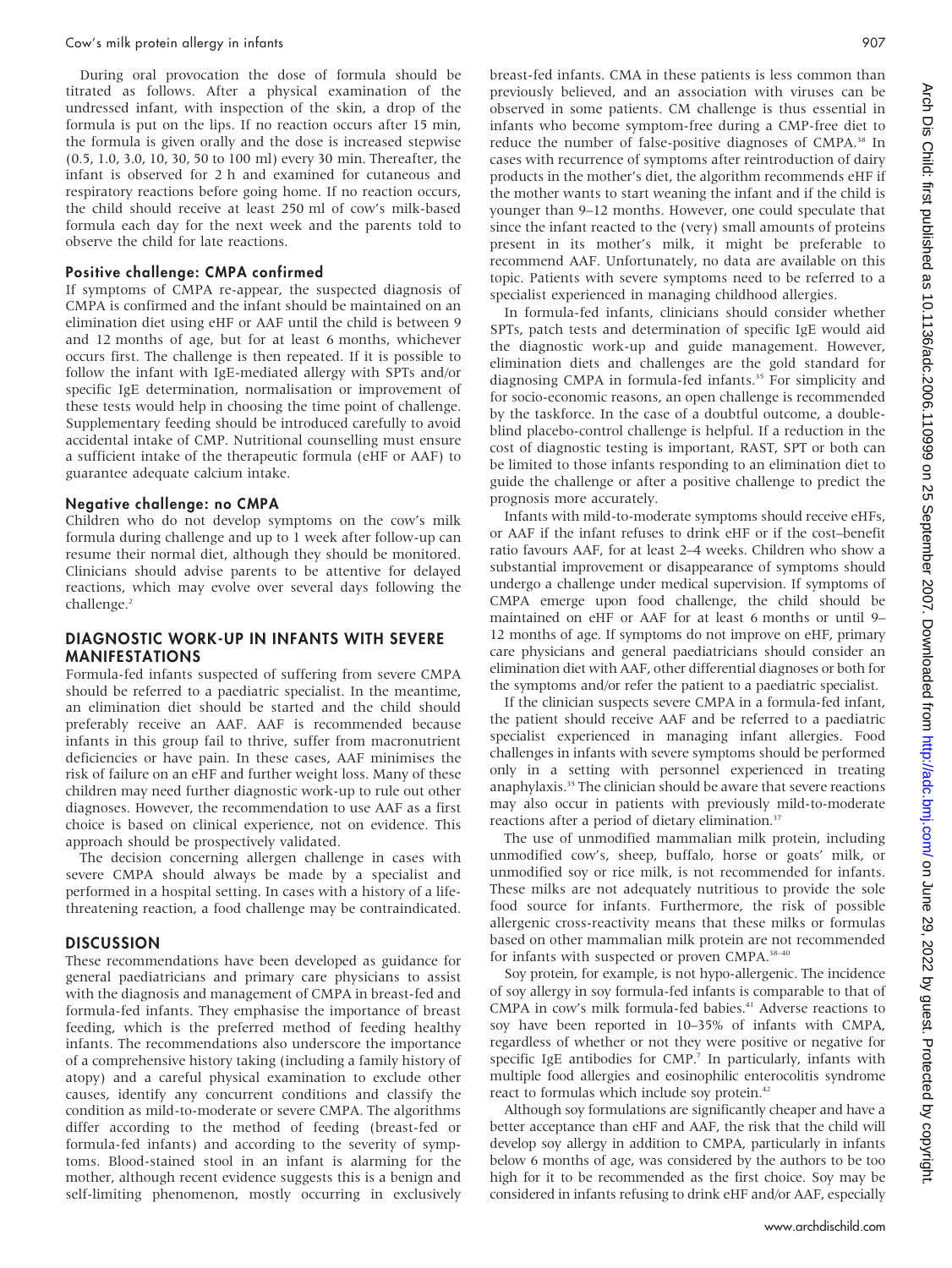beyond the age of 6 months.<sup>41</sup> Moreover, soy formulations contain high concentration of phytate, aluminium and phyto-oestrogens (isoflavones), which may have undesired effects.<sup>18 41</sup>

These recommendations are intended as a basis for local discussion, implementation and prospective evaluation. National or regional organisations should ensure that education is provided for families regarding a milk avoidance diet. Health care providers should be instructed about rescue medications such as antihistamine use and adrenaline in case of accidental exposure to the offending antigen(s), especially in infants with IgE-mediated allergy. The algorithms are based as much as possible on existing evidence, but should be assessed using clinical audit standards, such as the number of children with symptoms, growth and developmental milestones, and percentiles for height and weight. Any local versions of this guidance should be regularly re-audited to ensure that best practice is followed. Once validated, we hope the diagnostic framework could provide a standardised approach in prospective epidemiological and therapeutic studies.

#### Authors' affiliations .......................

Yvan Vandenplas, Department of Paediatrics, Universitair Ziekenhuis Brussel Kinderen, Vrije Universiteit Brussel, Brussels, Belgium

Martin Brueton, Chelsea and Westminster Hospital, London and Child Health at Imperial College Faculty of Medicine, University of London, London, UK

Christophe Dupont, Neonatology and Nutrition Department, Université René Descartes Paris V, Hospital Cochin Saint Vincent de Paul, Paris, France

David Hill, Murdoch Children's Research Institute, Royal Children's Hospital, Melbourne, Victoria, Australia

Erika Isolauri, University of Turku, Turku, Finland

Sibylle Koletzko, Dr. v. Haunersches Kinderspital, Ludwig Maximillians-Universität, Munich, Germany

Arnold Oranje, Department of Dermatology and Venereology, Erasmus MC, University Medical Centre (Sophia Children's Hospital) Rotterdam, Rotterdam, The Netherlands

Annamaria Staiano, University Federico II of Naples, Naples, Italy

Funding: The consensus panel, the literature search and the drafting of the manuscript were funded by a grant from SHS/Nutricia. The paper was drafted by Mark Greener, a medical writer. SHS International Ltd and Nutricia did not have any editorial control over the final manuscript, which remains entirely the responsibility of the authors.

Competing interests: DH, CD, MB, SK and YV declare they have received support for clinical research projects from SHS/Nutricia and the same authors and MB declare they have presented lectures at SHS/Nutriciasponsored meetings. Also, SK has presented lectures at sponsored meetings and received support for scientific work from Mead Johnson and Nestle. YV has received support from Janssen Pharmaceuticals, Astra, Wyeth, Biocodex and Nestle. None of the other authors made any declarations relevant to the preparation of this manuscript. The authors declare the absence of competing interests and confirm their independence regarding the content of this manuscript.

Yvan Vandenplas and Sibylle Koletzko are joint lead authors.

#### REFERENCES

- 1 Host A. Frequency of cow's milk allergy in childhood. Ann Allergy Immunol 2002;89(Suppl 1):33–7.
- 2 Hill DJ, Firer MA, Shelton MJ, et al. Manifestations of milk allergy in infancy:
- clinical and immunologic findings. *J Pediatr* 1986;1**09**:270–6.<br>3 **Ewing WM**, Allen PJ. The diagnosis and management of cow milk protein
- intolerance in the primary care setting. Pediatr Nurs 2005;31:486–93. 4 de Boissieu D, Dupont C. Allergy to extensively hydrolysed cows' milk proteins in infants: safety and duration of amino acid-based formula. J Pediatr 2002;141:271–3.
- 5 Bahna SL. Cows' milk allergy versus cow milk intolerance. Ann Allergy Asthma
- Immunol 2002;**89**(Suppl 1):56–60.<br>6 **Sicherer SH**, Noone SA, Koerner CB*, et al.* Hypoallergenicity and efficacy of an amino acid-based formula in children with cows' milk and multiple food hypersensitivities. J Pediatr 2001;138:688–93.
- 7 Klemola T, Vanto T, Juntunen-Backman K, et al. Allergy to soy formula and to extensively hydrolyzed whey formula in infants with cows' milk allergy: a

prospective, randomized study with a follow-up to the age of 2 years. J Pediatr 2002;140:219–24.

- Vanto T, Juntunen-Backman K, Kalimo K, et al. The patch test, skin prick test, and serum milk-specific IgE as diagnostic tools in cows' milk allergy in infants. Allergy 1999;54:837–42.
- 9 Shek LP, Soderstrom L, Ahlstedt S, et al. Determination of food specific IgE levels over time can predict the development of tolerance in cows' milk and hen's egg allergy. J Allergy Clin Immunol 2004;114:387–91.
- 10 Saarinen KM, Pelkonen AS, Makela MJ, et al. Clinical course and prognosis of cows' milk allergy are dependent on milk-specific IgE status. J Allergy Clin Immunol 2005;116:869–75.
- 11 Host A, Koletzko B, Dreborg S, et al. Dietary products used in infants for treatment and prevention of food allergy. Arch Dis Child 1999;81:80–4.
- 12 American Academy of Pediatrics Committee on Nutrition. Hypoallergenic infant formulas. Pediatrics 2000;106:346–9.
- 13 **Niggemann B**, Friedrichs F, Koletzko B, et al. Positionspapier. Das Vorgehen bei Säuglingen mit Verdacht auf Kuhmilchproteinallergie. Pädiatrische Allergologie  $2005 \cdot 4 \cdot 14 - 18$
- 14 Kneepkens CMF, Van Drongelen KI, Aarsen C. Landelijke standaard voedselallergie bij zuigelingen [National standard for food allergy in infants]. 5th ed. Den Haag: Voedingscentrum, 2005:80.
- 15 Finnish Paediatric Society. Food allergy in children. Duodecim 2004;120:1524–38.
- 16 Björksten B. Genetic and environmental risk factors for the development of food allergy. Curr Opin Allergy Clin Immunol 2005;5:249–53.
- 17 Saarinen UM, Kajosaari M. Breastfeeding as prophylaxis against atopic disease: prospective follow-up study until 17 years old. Lancet 1995;346(8982):1065–9.
- 18 **Isolauri E**, Tahvanainen A, Peltola T, et al. Breast-feeding of allergic infants. J Pediatr 1999;134:27–32.
- 19 **Isolauri E**, Sutas Y, Salo MK, et al. Elimination diet in cows' milk allergy: risk for impaired growth in young children. J Pediatr 1998;132:1004–9.
- 20 Juntti H, Tikkanen S, Kokkonen J, et al. Cow's milk allergy is associated with recurrent otitis media during childhood. Acta Otolaryngol 1999;119:867–73.
- 21 Doner F, Yariktas M, Demirci M. The role of allergy in recurrent otitis media with effusions. J Investig Allergol Clin Immunol 2004;14:514–18.
- 22 Vandenplas Y, Salvatore S, Hauser B. Symptoms, diagnosis and management of colicky infants with regurgitations. Int Semin Paediatr Gastroenterol Nutr 2002;11:1–7.
- 23 Jakobsson I, Lindberg T. Cow's milk proteins cause infantile colic in breast-fed infants: a double-blind crossover study. Pediatrics 1983;71:268–71.
- 24 Wood RA. The natural history of food allergy. Pediatrics 2003;111(Suppl):1631–7.
- 25 Friedman NJ, Zeiger RS. The role of breast-feeding in the development of allergies and asthma. J Allergy Clin Immunol 2005;115:1238–48.
- 26 Host A, Husby S, Hansen LG, et al. Bovine beta-lactoglobulin in human milk from atopic and non-atopic mothers. Relationship to maternal intake of homogenized and unhomogenized milk. Clin Exp Allergy 1990;20:383–7.
- Vance GH, Lewis SA, Grimshaw KE, et al. Exposure of the fetus and infant to hens' egg ovalbumin via the placenta and breast milk in relation to maternal intake of dietary egg. Clin Exp Allergy 2005;35:1318–26.
- 28 Schoetzau A, Filipiak-Pittroff B, Franke K, et al. German Infant Nutritional Intervention Study Group. Effect of exclusive breast-feeding and early solid food avoidance on the incidence of atopic dermatitis in high-risk infants at 1 year of age. Pediatr Allergy Immunol 2002;13:234–42.
- 29 Warner JO. Food allergy in fully breast-fed infants. Clin Allergy 1980;10:133–6.
- 30 Celik-Bilgili S, Mehl A, Verstege A, et al. The predictive value of specific immunoglobulin E levels in serum for the outcome of oral food challenges. Clin Exp Allergy 2005;35:268–73.
- 31 Giampietro PG, Kjellman NIM, Oldaeus G, et al. Hypoallergenicity of an extensively hydrolyzed whey formula. Pediatr Allergy Immunol 2001;12:83-6.
- 32 Vanderhoof JA, Murray ND, Kaufman SS, et al. Intolerance to protein hydrolysate infant formulas: an underrecognized cause of gastrointestinal symptoms in infants. J Pediatr 1997;131:658–60.
- 33 Rance F, Juchet A, Bremont F, et al. Comparison between skin prick tests with commercial extracts and fresh foods, specific IgE and food challenges. Allergy 1997;52:1031–5.
- 34 Turjanmaa K. ''Atopy patch tests'' in the diagnosis of delayed food hypersensitivity. Allerg Immunol 2002;34:95–7.
- 35 Bock SA, Sampson HA, Atkins FM, et al. Double-blind, placebo-controlled food challenge (DBPCFC) as an office procedure: a manual. J Allergy Clin Immunol 1988;82:986–97.
- 36 Barbi E, Gerarduzzi T, Longo G, et al. Fatal allergy as a possible consequence of long-term elimination diet. Allergy 2004;59:668–9.
- 37 **Flinterman AE**, Knulst AC, Meijer Y, *et al.* Acute allergic reactions in children with AEDS after prolonged cows' milk elimination diets. Allergy 2006;61:370–4.
- 38 Restani P, Gaiaschi A, Plebani A, et al. Cross-reactivity between milk proteins from different animal species. Clin Exp Allergy 1999;29:997–1004.
- 39 Restani P, Beretta B, Fiocchi A, et al. Cross-reactivity between mammalian proteins. Ann Allergy Asthma Immunol 2002;89(Suppl 1):11-15.
- 40 Spuergin P, Walter M, Schiltz E, et al. Allergenicity of alpha-caseins from cow, sheep, and goat. Allergy 1997;52:293-8.
- 41 Agostoni C, Axelsson I, Goulet O, et al. Soy protein infant formulae and follow-on formulae: a commentary by the ESPGHAN Committee on Nutrition. J Pediatr Gastroenterol Nutr 2006;42:352–61.
- 42 Nowak-Wegrzyn A, Sampson HA, Wood RA, et al. Food protein-induced enterocolitis syndrome caused by solid food proteins. Pediatrics 2003;111:829–35.